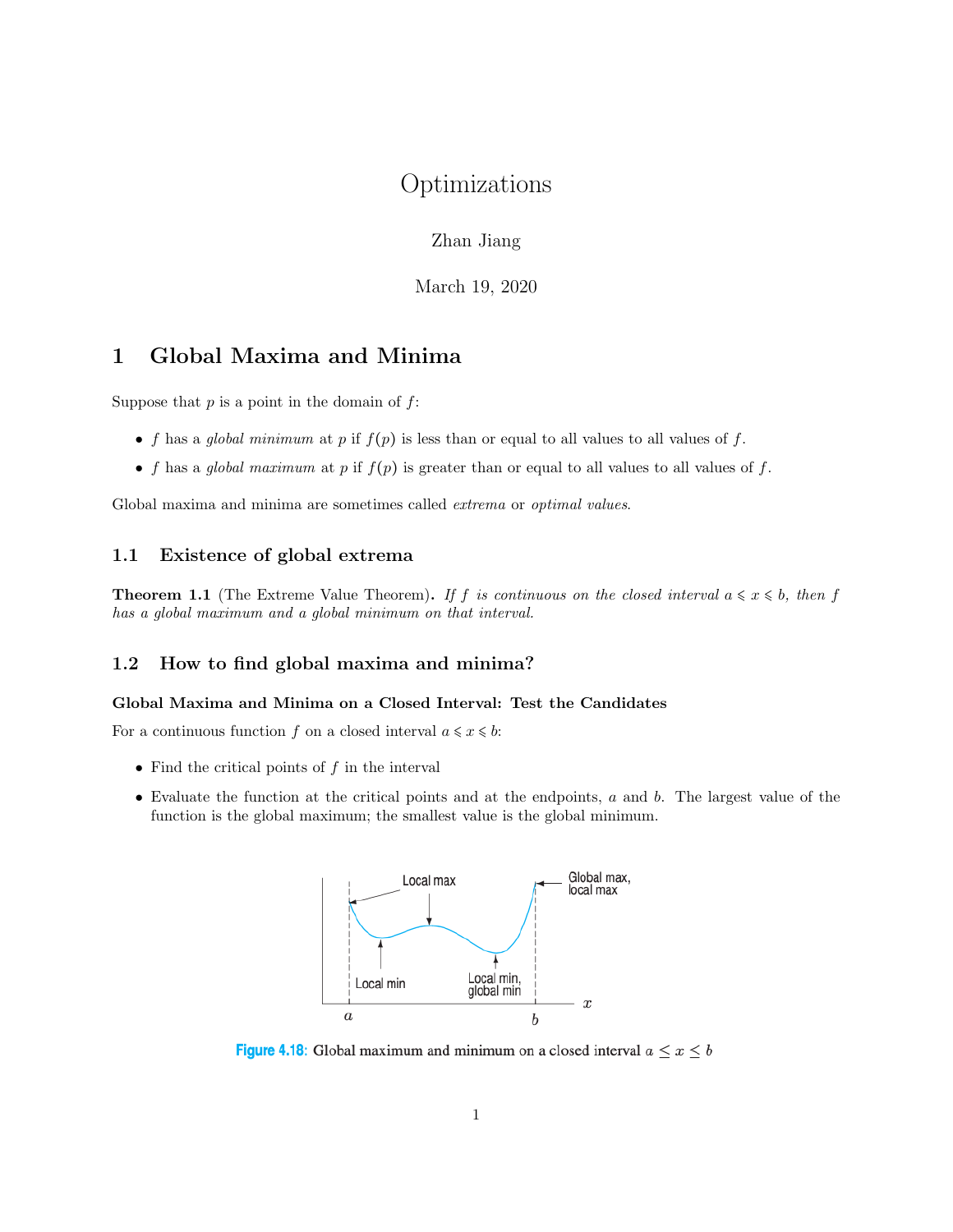#### Global Maxima and Minima on an Open Interval or on All Real Numbers

For a continuous function f on an open interval  $a < x < b$  where a may be  $-\infty$  and b may be  $\infty$ .

- Find the value of  $f$  at all the critical points in the interval.
- Look at values of f when x approaches the endpoints of the interval, or approaches  $\pm \infty$ , as appropriate.



**Example 1.2.** Find the global maxima and minima of  $f(x) = x^3 - 9x^2 - 48x + 52$  on the following intervals:

(1)  $-5 \le x \le 12$ . (2)  $-5 \le x \le 14$ . (3)  $-5 \le x < \infty$ .

We first calculate the first derivative  $f'(x) = 3x^2 - 18x - 48$ . Solve for  $f'(x) = 0$ , we get  $x = -2, 8$ . These are all the critical points. We have  $f(-2) = 104, f(8) = -396$ .

(1) We compute  $f(-5) = -58$  and  $f(12) = -92$ . So f has a global maximum 104 at  $x = -2$  and a global minimum -396 at  $x = 8$  on  $[-5, 12]$ .

(2) We compute  $f(14) = 360$ . So f has a global maximum 360 at  $x = 14$  and a global minimum -396 at  $x = 8$ on [−5, 14].

(3) We compute  $\lim_{x\to\infty} f(x) = \infty$ . So f has no global maximum, a global minimum -396 at  $x = 8$  on  $[-5, \infty)$ .

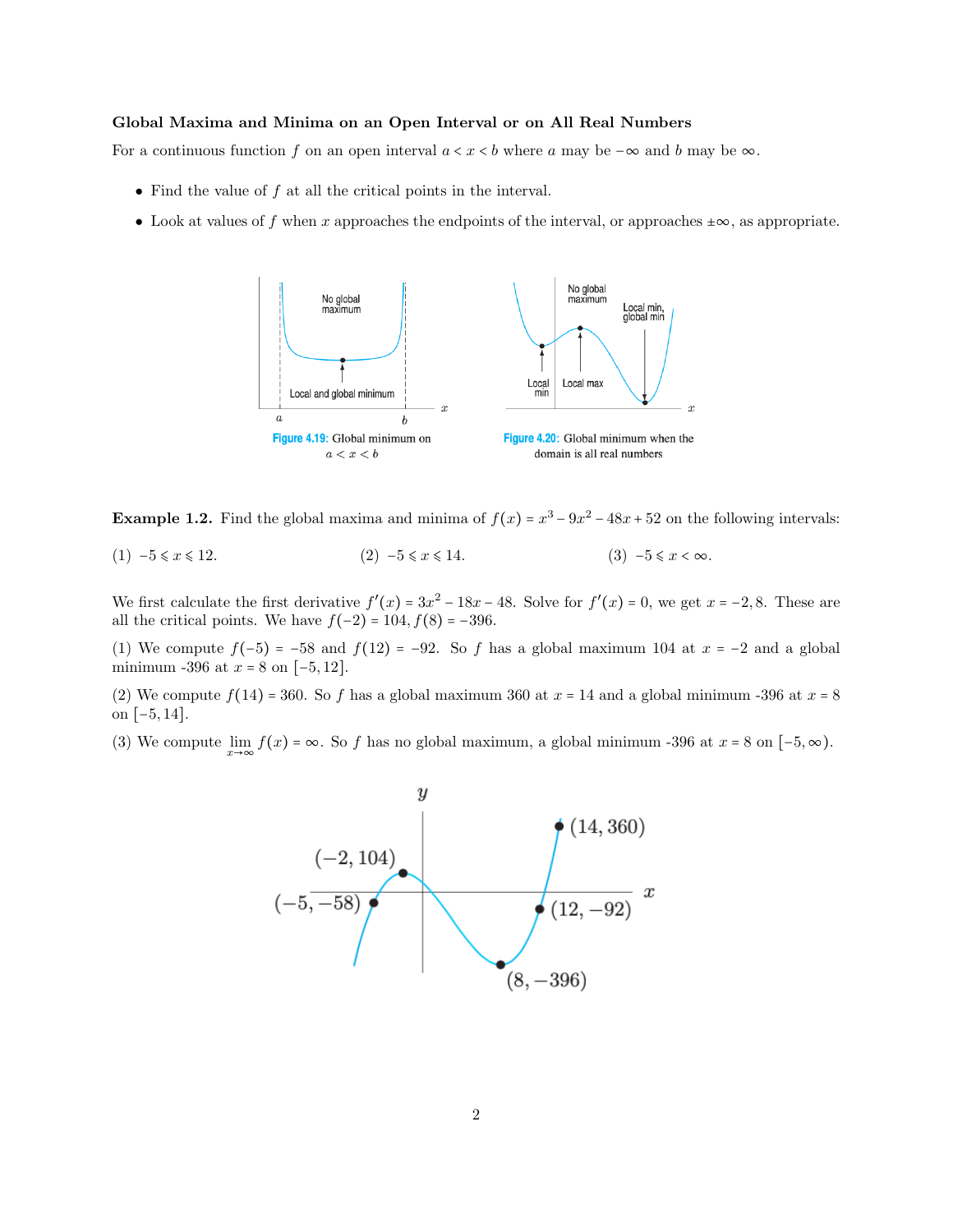- 1. Find the global maximum and minimum for the function on the closed interval.
	- (a)  $f(x) = x^3 3x^2 + 20$ ,  $-1 \le x \le 3$ . (b)  $f(x) = 3x^{1/3} - x$ ,  $-1 \le x \le 8$ .
	- (c)  $f(x) = x^2 2|x|, -3 \le x \le 4.$

- 2. Let  $f(x) = \sin^2 x \cos x$  be defined on  $0 \le x \le \pi$ . Find the value(s) of x for which:
	- (a)  $f(x)$  has a local maximum or local minimum. Indicate which ones are maxima and which are minima.
	- (b)  $f(x)$  has a global maximum or global minimum.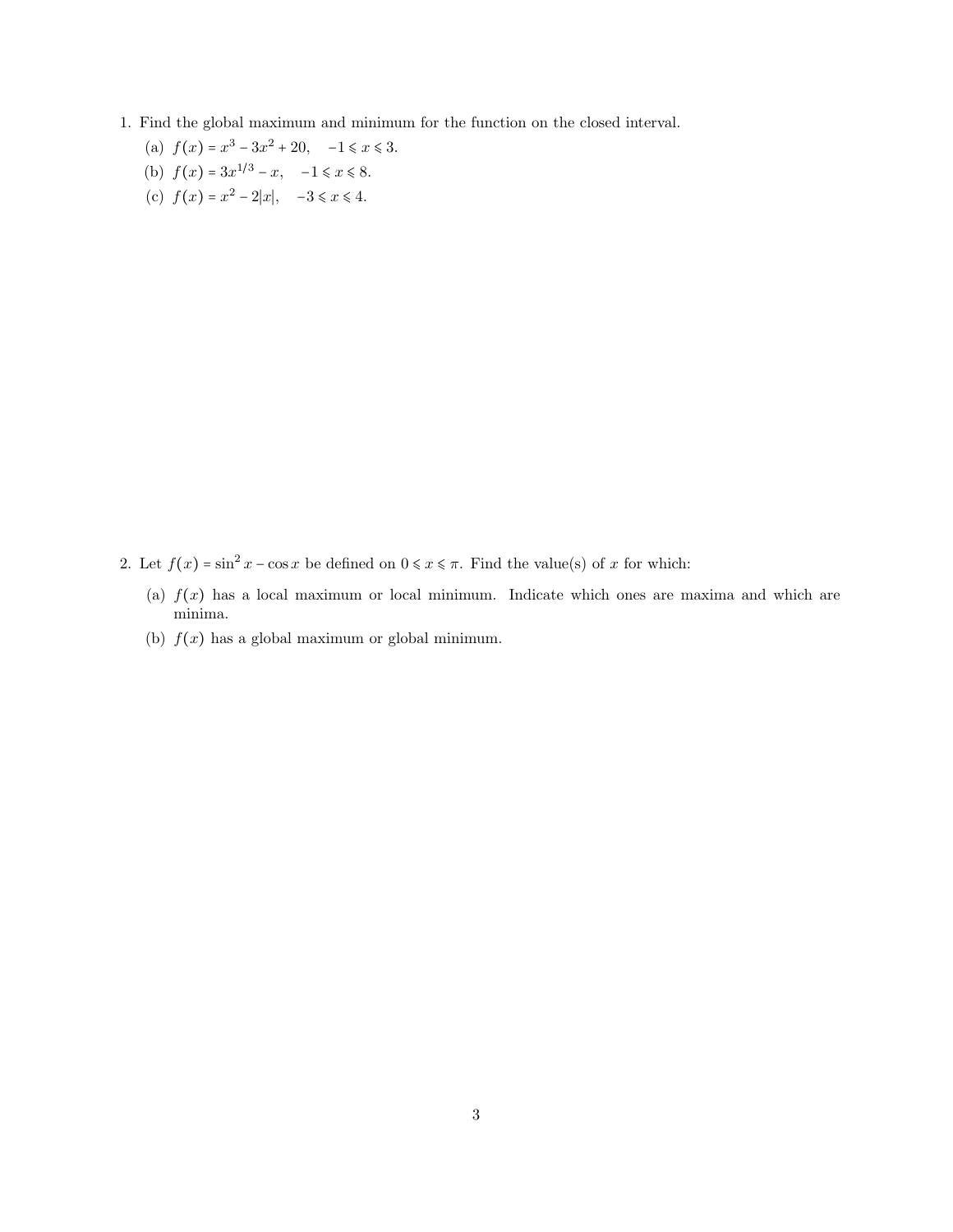**Example 1.3.** When an arrow is shot into the air, itr range,  $R$ , is defined as the horizontal distance from the archer to the point where the arrow hits the ground. If the ground is horizontal and we neglect air resistance, it can be shown that

$$
R = \frac{v_0^2 \sin(2\theta)}{g},
$$

where  $v_0$  is the initial velocity of the arrow, g is the (constant) acceleration due to gravity, and  $\theta$  is the angle above horizontal, so  $0 \le \theta \le \pi/2$ . What angle  $\theta$  maximizes R?



Taking derivative of R with respect to  $\theta$ , we get  $R' = \frac{2v_0^2}{\theta}$  $\frac{v_0^2}{g}$  cos(2 $\theta$ ). Setting this to zero gives  $\theta = \frac{\pi}{4}$  $\frac{\pi}{4}$ . So we have to calculate

$$
R(0) = 0
$$

$$
R(\frac{\pi}{4}) = \frac{v_0^2}{g}
$$

$$
R(\frac{\pi}{2}) = 0
$$

So  $\theta = \frac{\pi}{4}$  $\frac{\pi}{4}$  maximizes R, and the maximum value is  $\frac{v_0^2}{g}$  $\frac{y}{g}$ .

1. For positive constants A and B, the force between two atoms in a molecule is given by

$$
f(r) = -\frac{A}{r^2} + \frac{B}{r^3},
$$

What value of  $r$  minimizes the force between the atoms?